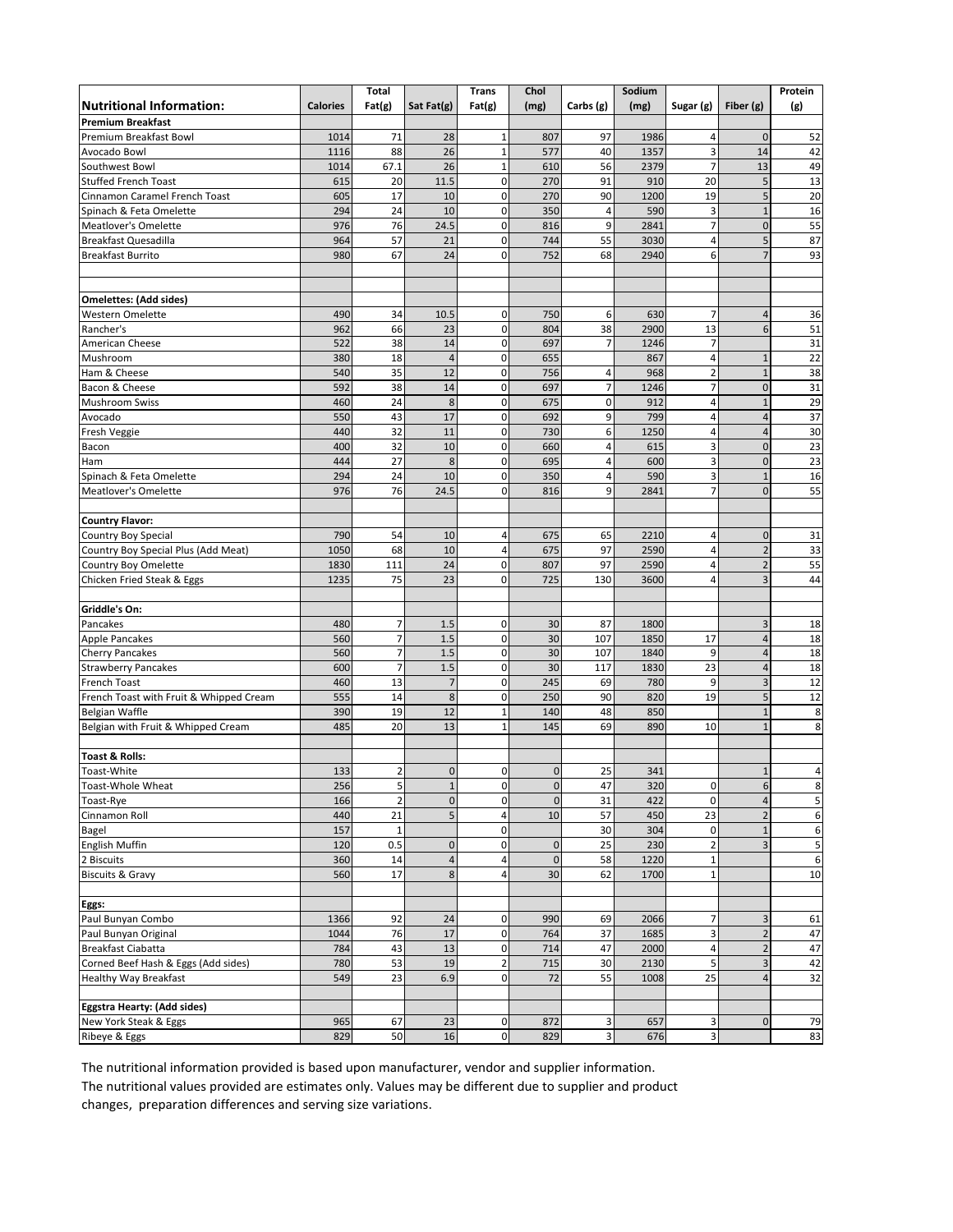|                                 |                     | Total          | Sat            | <b>Trans</b>   | Chol           |                | Sodium         |                |                | Protein        |
|---------------------------------|---------------------|----------------|----------------|----------------|----------------|----------------|----------------|----------------|----------------|----------------|
| <b>Nutritional Information:</b> | Calories   $Fat(g)$ |                | Fat(g)         | Fat(g)         | (mg)           | Carbs $(g)$    | (mg)           | Sugar (g)      | Fiber (g)      | (g)            |
| <b>Breakfast Sides:</b>         |                     |                |                |                |                |                |                |                |                |                |
| Egg Substitute (1)              | 30                  | $\mathbf 0$    | $\mathbf 0$    | $\mathbf 0$    | $\mathbf 0$    | $\mathbf{1}$   | 125            | $\mathbf{1}$   | $\mathbf 0$    | 6              |
| I Large Egg                     | 110                 | 8              | $\mathbf 2$    | $\mathbf 0$    | 215            | $\mathbf{1}$   | 170            | $\mathbf{1}$   | $\overline{0}$ | 7              |
| Bacon (2 slices)                | 70                  | 6              | $\overline{2}$ | $\mathbf 0$    | 8              | $\mathbf 2$    | 105            | 0              | $\mathbf 0$    | $\overline{2}$ |
| Sausage Patties (2)             | 304                 | 26             | 8              | $\mathbf{1}$   | 72             | $\mathbf 0$    | 636            | $\mathbf 0$    | $\mathbf 0$    | 15             |
| Sausage Links (2)               | 270                 | 25             | 6              | 0              | 72             | 0              | 600            | 0              | 0              | 10             |
| Turkey Patties (2)              | 120                 | 8              | $\overline{2}$ | $\mathbf 0$    | 70             | 0              | 340            | 0              | $\mathbf 0$    | 16             |
| <b>Ham Slice</b>                | 114                 | $\overline{7}$ | 2.5            | 0              | 39             | $\mathbf 0$    | 890            | $\pmb{0}$      | $\mathbf 0$    | 12             |
| Hash Browns                     | 260                 | 14             | $\overline{0}$ | $\mathbf 0$    | $\overline{0}$ | 32             | 380            | $\mathbf 0$    | $\overline{2}$ | $\overline{2}$ |
| Pancakes (1 large or 4 small)   | 160                 | 2.5            | 0.5            | 0              | 10             | 29             | 600            | $\mathbf 0$    | $\mathbf{1}$   | 6              |
| Oatmeal                         | 150                 | 3              | 0.5            | $\mathbf 0$    | $\mathbf 0$    | 27             | $\overline{0}$ | $\mathbf{1}$   | $\overline{4}$ | 5              |
|                                 |                     |                |                |                |                |                |                |                |                |                |
| <b>Extras:</b>                  |                     |                |                |                |                |                |                |                |                |                |
| <b>Baked Potatoes</b>           | 160                 | 0              | $\mathbf 0$    | 0              | $\mathbf 0$    | 36             | 17             | 1              | 4              | 4              |
| <b>French Fries</b>             | 400                 | 20             | $\overline{4}$ | 0              | $\mathbf 0$    | 32             | 70             | $\mathbf{1}$   | 3              | 4              |
| <b>Sweet Potato Fries</b>       | 330                 | 12             | $\overline{0}$ | $\mathbf 0$    | $\mathbf 0$    | 54             | 370            | $\overline{0}$ | 9              | 6              |
| Hash Browns                     | 293                 | 14             | $\overline{2}$ | 0              | $\mathbf 0$    | 32             | 443            |                | 4              | 5              |
| <b>Mashed Potatoes</b>          | 154                 | $\overline{2}$ | 0.4            | 0              | $\mathbf 0$    | 32             | 706            | $\mathbf{1}$   | $\overline{2}$ | 4              |
| <b>Rice Pilaf</b>               | 600                 | 1.5            | $\overline{0}$ | $\mathbf 0$    | $\overline{0}$ | 129            | 2550           | 6              | 3              | 15             |
| Cottage cheese                  | 72                  | $\mathbf 1$    | 0.65           | 0              | $\overline{4}$ | 2.7            | 406            | 2.7            | $\mathbf 0$    | 12.4           |
| Cole Slaw                       | 160                 | 9              | 1.5            | $\mathbf 0$    | 5              | 20             | 240            | 17             | $\overline{2}$ | 1              |
| Vegetable (mixed)               | 60                  | 0              | $\mathbf 0$    | 0              | $\mathbf 0$    | 12             | 60             | 4              | $\overline{2}$ | $\overline{2}$ |
| <b>Onion Rings</b>              | 490                 | 31             | $\mathbf{1}$   | $\mathbf 0$    | $\overline{0}$ | 50             | 460            | $\overline{4}$ | $\overline{4}$ | 4              |
| Side Salad                      | 26                  | 0.36           | 0.05           | 0              | $\overline{0}$ | 5              | 16             | 3              | $\overline{2}$ | 1.5            |
|                                 |                     |                |                |                |                |                |                |                |                |                |
| MISC.                           |                     |                |                |                |                |                |                |                |                |                |
| Cream Cheese 1 oz.              | 342                 | 34             | 19             | 0              | 110            | 4              | 321            | 3              | 0              | 6              |
| Butter 15g                      | 100                 | 11             | $\overline{7}$ | 0              | 30             | 0              | 90             | 0              | $\mathbf 0$    | 0              |
| Margarine 1 oz.                 | 150                 | 17             | 3.5            | 2.5            | $\overline{2}$ | $\mathbf 0$    | 150            | $\mathbf 0$    | $\mathbf 0$    | $\mathbf 0$    |
| Jelly Assorted .5 oz.           | 35                  | $\mathbf 0$    | $\mathbf{0}$   | $\mathbf 0$    | $\overline{0}$ | 9              | $\mathbf{0}$   | 6              | $\overline{0}$ | $\mathbf 0$    |
| Syrup 1.5 oz.                   | 110                 | 0              | $\mathbf 0$    | $\mathbf 0$    | $\mathbf 0$    | 28             | 40             | 16             | $\mathbf 0$    | $\mathbf 0$    |
| Syrup (Sugar Free) 1.1 oz.      | 15                  | 0              | $\overline{0}$ | $\overline{0}$ | $\mathbf 0$    | 4              | 40             | $\mathbf 0$    | $\mathbf 0$    | $\mathbf 0$    |
| Peanut Butter .5 oz.            | 80                  | $\overline{7}$ | $\mathbf 1$    | $\mathbf 0$    | $\mathbf{0}$   | 4              | 65             | $\mathbf{1}$   | $\mathbf 1$    | 3              |
| Sour Cream 1 oz.                | 60                  | 5              | 3              | $\overline{0}$ | 20             | $\overline{2}$ | 50             | $\mathbf{1}$   | $\mathbf 0$    | 1              |
| Tartar .75 oz.                  | 110                 | 12             | $\overline{2}$ | $\mathbf 0$    | 10             | 0.5            | 320            | $\mathbf{1}$   | 0              | 0              |
| Cocktail Sauce .75 oz.          | 25                  | 0              | $\mathbf 0$    | 0              | $\mathbf 0$    | 5              | 270            | 4              | $\mathbf 0$    | 0              |
| BBQ Sauce 1 oz.                 | 50                  | $\overline{0}$ | $\overline{0}$ | $\overline{0}$ | $\mathbf 0$    | 220            | 13             | 12             | $\overline{0}$ | $\mathbf 0$    |
|                                 |                     |                |                |                |                |                |                |                |                |                |
| <b>Drinks</b>                   |                     |                |                |                |                |                |                |                |                |                |
| Orange Juice 10 oz.             | 150                 | $\mathbf 0$    | $\mathbf{0}$   | 0              | $\overline{0}$ | 29             | $\mathbf 0$    | 28             | $\mathbf 0$    | 1              |
| Apple Juice 10 oz.              | 150                 | $\mathbf 0$    | $\mathbf 0$    | 0              | $\mathbf{0}$   | 20             | $10\,$         | 28             | $\mathbf 0$    | 0              |
| Lemonade 16 oz.                 | 220                 | 0              | $\overline{0}$ | 0              | $\mathbf 0$    | 52             | 20             | 50             | $\bf{0}$       | 0              |
| Grapefruit 10 oz.               | 140                 | $\mathbf 0$    | $\overline{0}$ | 0              | $\mathbf 0$    | 28             | 35             | 25             | $\pmb{0}$      | 0              |
| V8 10 oz.                       | 75                  | $\mathbf 0$    | 0              | 0              | $\mathbf 0$    | 10             | 480            | 8              | $\overline{2}$ | 2              |
| Coffee/Tea                      | $\mathbf{0}$        | $\mathbf 0$    | $\overline{0}$ | 0              | $\mathbf 0$    | 0              | $\mathbf 0$    | $\mathbf 0$    | $\mathbf 0$    | $\mathbf 0$    |
| Hot Chocolate 10 oz.            | 150                 | 1.5            | 1.5            | 0              | $\mathbf 0$    | 27             | 190            | 25             | $\mathbf{1}$   | 1              |
| Chocolate Milk 1% 10 oz.        | 180                 | $\mathbf{1}$   |                | 0              | 6              | 24             | 139            | 23             | $\mathbf 1$    | 7              |
| Milk 2% 10 oz.                  | 143                 | 4.5            | $\overline{2}$ | $\mathbf 0$    | 18             | 11             | 107            | 11             | $\mathbf 0$    | 7              |
| Raspberry Tea 16 oz.            | 80                  | 0              | 0              | 0              | $\mathbf 0$    | 29             | 35             | 29             | $\pmb{0}$      | 0              |
| Iced Tea 16 oz.                 | 70                  | 0              | $\mathbf 0$    | 0              | $\mathbf 0$    | 18             | $\mathbf 0$    | 18             | $\pmb{0}$      | $\mathbf 0$    |
| Soft Drinks 16 oz.              | 180-210             | $\mathbf 0$    | $\overline{0}$ | $\mathbf 0$    | $\overline{0}$ | 26-30          | 15-40          | 26-30          | $\pmb{0}$      | $\pmb{0}$      |
| Diet Pepsi 16 oz.               | $\mathbf{0}$        | $\mathbf 0$    | $\overline{0}$ | $\mathbf 0$    | $\pmb{0}$      | 0              | 45             | 0              | $\mathbf 0$    | $\mathbf 0$    |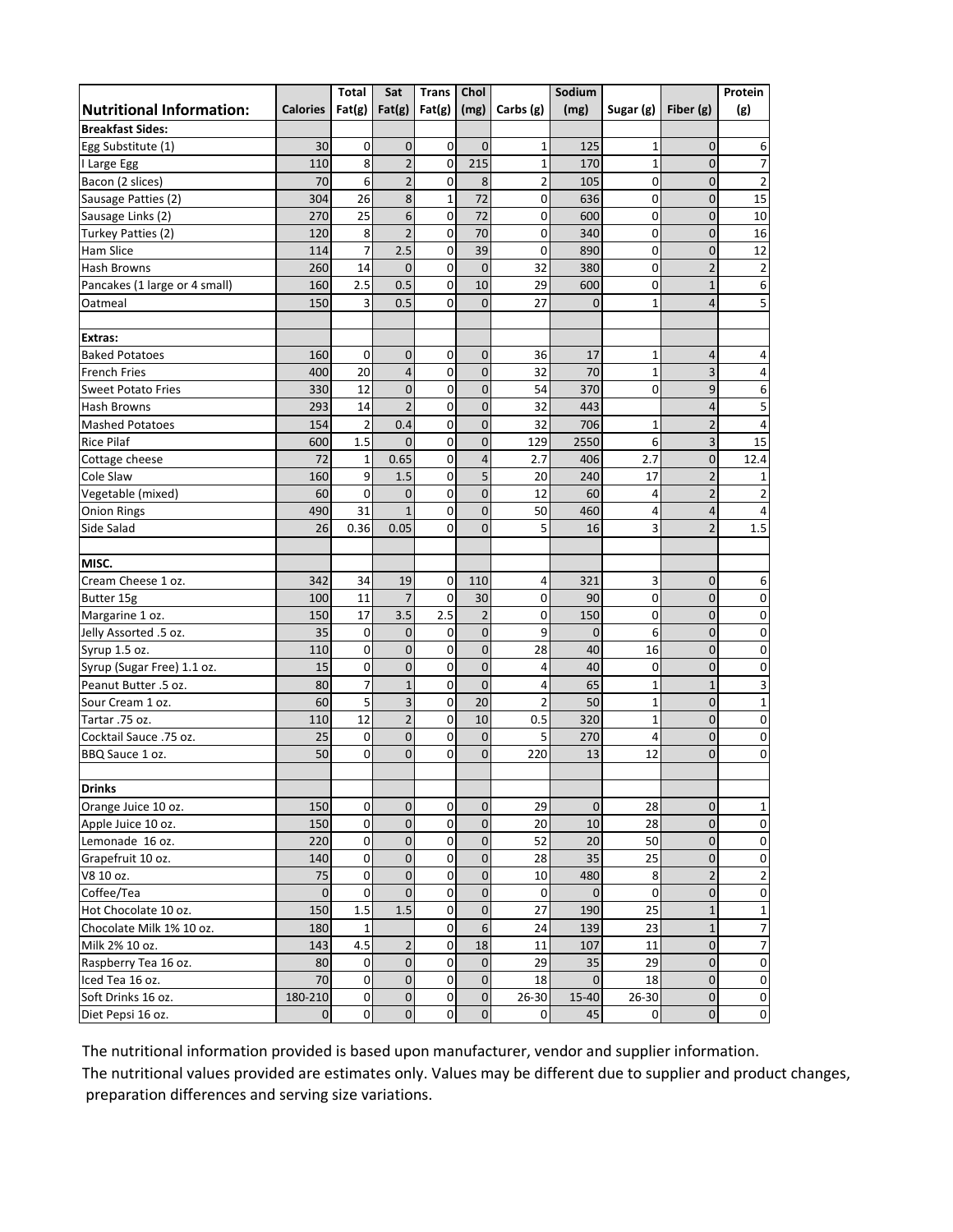|                                  |                 | Total          |                | <b>Trans</b>   |                |                | Sodium |                         |                         | Protein         |
|----------------------------------|-----------------|----------------|----------------|----------------|----------------|----------------|--------|-------------------------|-------------------------|-----------------|
| <b>Nutritional Information:</b>  | <b>Calories</b> | Fat(g)         | Sat Fat $(g)$  | Fat(g)         | Chol (mg)      | Carbs $(g)$    | (mg)   | Sugar (g)               | Fiber $(g)$             | (g)             |
|                                  |                 |                |                |                |                |                |        |                         |                         |                 |
| Salads: (Add dressing)           |                 |                |                |                |                |                |        |                         |                         |                 |
| <b>Buffalo Chicken Caesar</b>    | 409             | 12.6           | 2.5            | 0              | 60             | 27             | 1182   | 4                       | $\overline{7}$          | 30              |
| Chicken Crisp                    | 394             | 18             | 5              | $\mathbf 0$    | 65             | 25             | 721    | 3                       | $\overline{7}$          | 28              |
| Caesar                           | 164             | 3.6            | $1\,$          | $\pmb{0}$      | 25             | 8              | 461    | $\overline{2}$          | $\overline{4}$          | 12              |
| Caesar with Chicken              | 274             | 6              | 6              | $\pmb{0}$      | 80             | 8              | 641    | $\overline{2}$          | $\overline{4}$          | 33              |
| Caesar with Salmon               | 444             | 19.6           | $\overline{3}$ | $\mathbf 0$    | 135            | 8              | 546    | $\overline{\mathbf{c}}$ | $\overline{4}$          | 51              |
| Clubhouse                        | 357             | 19             | 12             | $\mathbf 0$    | 297            | 13             | 1068   | $\overline{\mathbf{c}}$ | $\overline{4}$          | 41              |
| Ram's Horn Cobb                  | 424             | 27             | 13             | $\mathbf 0$    | 123            | 8              | 691    | $\overline{2}$          | $\overline{4}$          | 37              |
| <b>Greek with Pita</b>           | 376             | 15             | 5              | $\pmb{0}$      | 25             | 52             | 1526   | 5                       | $\overline{7}$          | 20              |
| Greek with Chicken               | 486             | 17             | 6              | $\mathbf 0$    | 80             | 52             | 1706   | 5                       | $\overline{7}$          | 41              |
| Super Taco                       | 700             | 40             | 10             | 1              | 65             | 80             | 1600   | 8                       | 13                      | 29              |
| Super Taco Salad with Chicken    | 730             | 38             | 8              | $\mathbf{1}$   | 75             | 77             | 1800   | 10                      | 13                      | 38              |
| Low Calorie Platter              | 378             | 12             | 3.4            | $\mathbf 0$    | 50             | 31             | 811    | $\mathbf 0$             | $\overline{0}$          | 36              |
| Cottage Cheese Fruit Platter     | 257             | 4              | $\mathbf{1}$   | 0              | 8              | 36             | 767    | 25                      | $\mathbf{1}$            | 21              |
|                                  |                 |                |                |                |                |                |        |                         |                         |                 |
| <b>Dressings:</b>                |                 |                |                |                |                |                |        |                         |                         |                 |
| Raspberry FF (1.5oz)             | 50              | $\mathbf{0}$   | $\mathbf 0$    | $\mathbf 0$    | $\mathbf{0}$   | 13             | 320    | 12                      | $\mathbf{0}$            | 0               |
| Ranch FF (1.5oz)                 | 45              | $\mathbf 0$    | $\overline{0}$ | $\mathbf 0$    | $\mathbf 0$    | 10             | 540    | 4                       | $1\,$                   | $\mathbf 0$     |
| Italian FF (1.5oz)               | 25              | 0              | $\mathbf 0$    | $\pmb{0}$      | $\mathbf 0$    | 5              | 390    | 4                       | $\mathbf 0$             | $\mathbf 0$     |
| 1000 FF (1.5oz)                  | 42              | $\mathbf 0$    | $\mathbf 0$    | 0              | $\overline{4}$ | 12             | 350    | 6                       | $\overline{0}$          | $\mathbf 0$     |
| Italian (1oz)                    | 150             | 16             | $\overline{2}$ | $\mathbf 0$    | $\mathbf{0}$   | $\overline{2}$ | 250    | $\mathbf 1$             | $\mathbf 0$             | 0               |
| Honey Mustard (10z)              | 130             | 12             | $\overline{2}$ | $\mathbf 0$    | 10             | 6              | 10     | 5                       | $\overline{0}$          | $\mathbf 0$     |
| French (1oz)                     | 160             | 14             | $\mathbf 2$    | $\pmb{0}$      | 5              | $\mathbf{1}$   | 5      | $\mathbf{1}$            | $\mathbf 0$             | $\mathbf 1$     |
| Greek (1oz)                      | 160             | 17             | 3              | $\mathbf 0$    | 5              | $\mathbf{1}$   | 290    | 6                       | $\mathbf 0$             | $\mathbf 0$     |
| Caesar (1oz)                     | 160             | 16             | 3              | $\mathbf 0$    | 10             | $\mathbf{1}$   | 10     | $\mathbf 1$             | $\mathbf 0$             | $\mathbf 1$     |
| Bleu Cheese (10z)                | 150             | 16             | $\mathsf 3$    | $\mathbf 0$    | 20             | $\mathbf 1$    | 310    | $\mathbf 1$             | $\mathbf 0$             | $\mathbf 1$     |
| 1000 (1oz)                       | 150             | 15             | $\overline{2}$ | $\mathbf 0$    | 15             | 5              | 250    | 5                       | $\overline{0}$          | 0               |
| Ranch (1oz)                      | 130             | 14             | 3              | $\mathbf 0$    | 5              | 0              | 200    | 0                       | $\mathbf 0$             | 0               |
|                                  |                 |                |                |                |                |                |        |                         |                         |                 |
| Soup 'N' Chili                   |                 |                |                |                |                |                |        |                         |                         |                 |
| Split Pea (Cup)                  | 160             | 2.5            | $\mathbf{1}$   | $\pmb{0}$      | 5              | 28             | 750    | 3                       | 5                       | 9               |
| Broccoli (Cup)                   | 160             | 9              | 3.5            | $\mathbf 0$    | 15             | 15             | 700    | 6                       | $\overline{2}$          | 6               |
| Chicken Noodle(Cup)              | 110             | 2.5            | $1\,$          | $\mathbf 0$    | 13             | 17             | 620    | $\overline{\mathbf{c}}$ | $\mathbf{1}$            | 4               |
| Beef Barley (Cup)                | 115             | 2              | $\mathbf{1}$   | $\mathbf{0}$   | $\overline{7}$ | 15             | 635    | 3                       | 3                       | 5               |
| Bean Soup (Cup)                  | 300             | 5              | 1.5            | $\mathbf 0$    | 12             | 40             | 950    | $\overline{\mathbf{c}}$ | 9                       | 12              |
| Vegetable Soup (Cup)             | 60              | $\mathbf 0$    | $\mathbf 0$    | $\mathbf 0$    | $\overline{0}$ | 10             | 800    | $\overline{2}$          | 3                       | 4               |
| Clam Chowder (Cup)               | 210             | 15             | $\bf 8$        | 0              | 40             | 20             | 1310   | 4                       | $\overline{\mathbf{c}}$ | 4               |
| Cabbage Soup (Cup)               | 65              | $\overline{3}$ | $\overline{0}$ | $\Omega$       | $\overline{0}$ | 6              | 300    | $\overline{4}$          | $\overline{2}$          | 4               |
| Chili                            | 280             | 14             | 4              | 0              | 45             | 15             | 1180   | 5                       | 5                       | 20              |
| Chili Fries                      | 550             | 24             | 5              | $\mathbf 0$    | 11             | 35             | 365    | $\mathbf 2$             | $\overline{\mathbf{4}}$ | 9               |
| Chili Fries with Cheese          | 760             | 42             | 15             | 0              | 71             | 35             | 755    | $\overline{2}$          | $\overline{2}$          | $\overline{21}$ |
| <b>Amazing Appetizers</b>        |                 |                |                |                |                |                |        |                         |                         |                 |
| Potato Skins                     | 1026            | 60             | 35             | 0              | 171            | 85             | 841    | 0                       | 9                       | 67              |
| <b>BBQ Chicken Skins</b>         | 1274            | 74.5           | 44             | 0              | 246            | 85             | 1404   | 2                       | 9                       | 95              |
| <b>Pretzel Sticks</b>            | 480             | 6              | 1.5            | $\overline{2}$ | $\mathbf 0$    | 81             | 1400   | 2                       | $\mathbf 1$             | $16\,$          |
| Fried Mozzarella Sticks          | 620             | 40             | 14             | $\mathbf 0$    | 60             | 46             | 1640   | 6                       | $\overline{c}$          | $20\,$          |
| <b>Onion Rings</b>               | 490             | 31             | $1\,$          | $\mathbf 0$    | $\mathbf 0$    | 50             | 460    | 4                       | $\overline{\mathbf{4}}$ | $\pmb{4}$       |
| <b>Boneless Wings</b>            | 528             | 36             | 12             | $\overline{0}$ | 126            | 18             | 1068   | 3                       | $\mathbf{0}$            | 30              |
|                                  |                 |                |                |                |                |                |        |                         |                         |                 |
| Hand-Crafted Ciabatta Sandwiches |                 |                |                |                |                |                |        |                         |                         |                 |
| Smoked Ham & Swiss               | 668             | 29             | 13.5           | $\mathbf 0$    | 118            | 53             | 2450   | $\mathbf{1}$            | $\overline{2}$          | 48              |
| Cajun Chicken                    | 730             | 26             | 20.5           | $\mathbf 0$    | 168            | 55             | 1305   | $\mathbf{1}$            | $\overline{2}$          | 64              |
| Southwest Turkey Ciabatta        | 560             | 32             | 5              | $\overline{0}$ | 48             | 40             | 1520   | $\overline{7}$          | $\overline{4}$          | $25\,$          |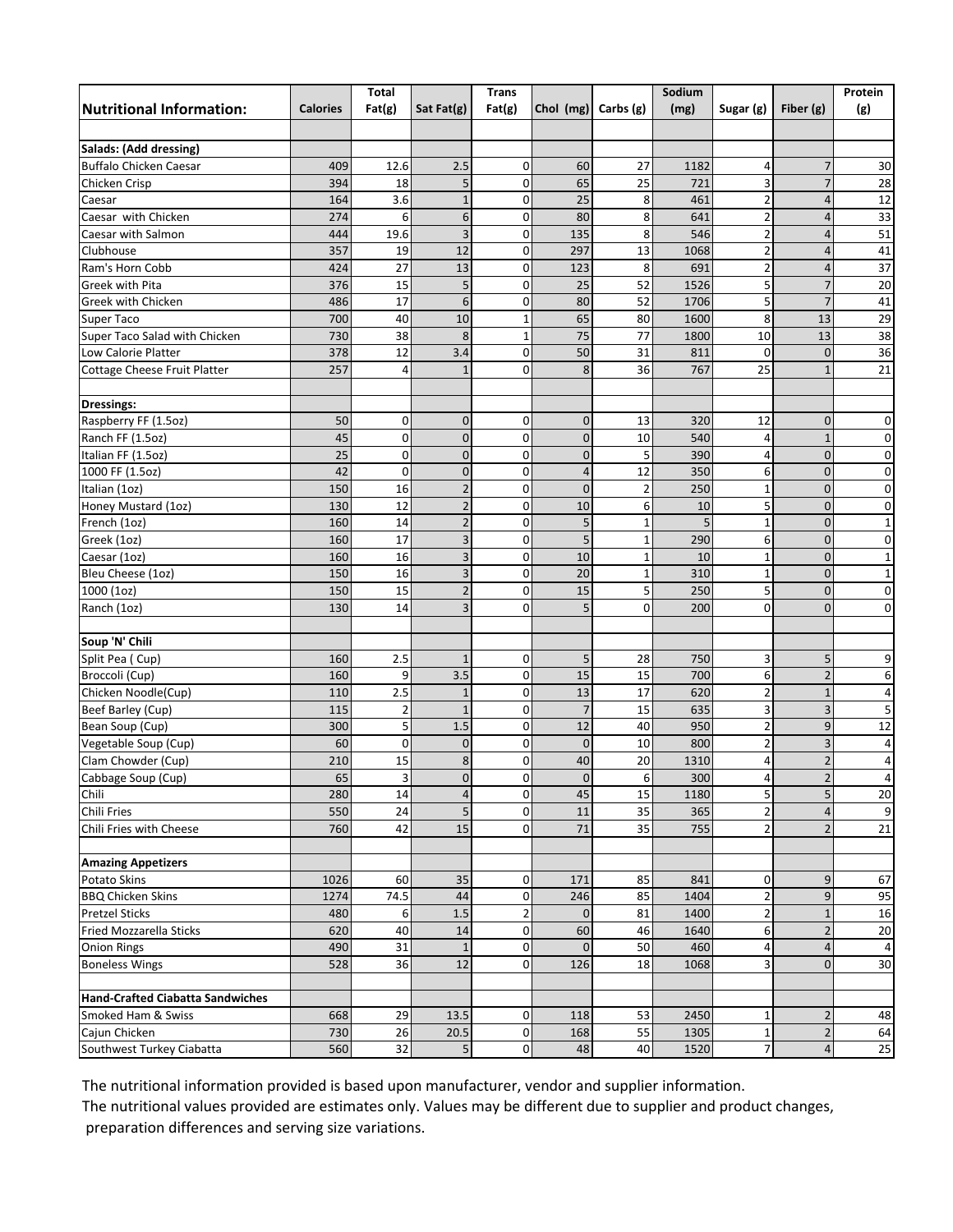|                                          |                 | Total          |                 | <b>Trans</b>            |              |             | Sodium |                         |                         | Protein |
|------------------------------------------|-----------------|----------------|-----------------|-------------------------|--------------|-------------|--------|-------------------------|-------------------------|---------|
| <b>Nutritional Information:</b>          | <b>Calories</b> | Fat(g)         | Sat Fat $(g)$   | Fat(g)                  | Chol (mg)    | Carbs $(g)$ | (mg)   | Sugar (g)               | Fiber $(g)$             | (g)     |
|                                          |                 |                |                 |                         |              |             |        |                         |                         |         |
| <b>Perfect Pitas: (Add sides)</b>        |                 |                |                 |                         |              |             |        |                         |                         |         |
| Chicken Pita Melt                        | 560             | 23             | 12              | $\mathbf 0$             | 109          | 5.5         | 898    | 3                       | 3                       | 29      |
| Veggie Pita Melt                         | 560             | 22.5           | 11              | $\mathbf 0$             | 54           | 58          | 763    | 5                       | 8                       | 28      |
| Chicken Strip Pita                       | 672             | 29             | 12              | 0                       | 89           | 158         | 1150   | 3                       | 6                       | 39      |
|                                          |                 |                |                 |                         |              |             |        |                         |                         |         |
| Incredible Wraps: (Add sides)            |                 |                |                 |                         |              |             |        |                         |                         |         |
| Chicken & Cheese Wrap                    | 630             | 28             | 40              | $\mathbf 0$             | 115          | 52          | 1240   | $\mathbf 1$             | 5                       | 42      |
| Philly Cheese Steak Wrap                 | 549             | 21             | 9               | $\mathbf 0$             | 72           | 57          | 1800   | 4                       | 5                       | 40      |
| <b>BBQ Chicken Wrap</b>                  | 700             | 34.5           | 19.5            | $\mathbf 0$             | 123          | 54          | 1915   | $\mathbf 1$             | 5                       | 45      |
| Chicken Avocado Wrap                     | 1080            | 74             | 18              | 1                       | 145          | 47          | 914    | 3                       | 12                      | 52      |
| Mediterranean Wrap                       | 641             | 30             | 17              | $\overline{1}$          | 171          | 41          | 1480   | 4                       | 3                       | 49      |
| <b>Signature Super Subs: (Add sides)</b> |                 |                |                 |                         |              |             |        |                         |                         |         |
| Ham Sub                                  | 404             | 19             | 8               | $\pmb{0}$               | 59           | 35          | 1185   | 3                       | $\overline{2}$          | 26      |
| Chicken Sub                              | 530             | 26             | 16              | $\mathbf 0$             | 115          | 35          | 820    | $\overline{\mathbf{3}}$ | $\overline{2}$          | 40      |
| Philly Cheese Steak Sub                  | 423             | 17             | 7.5             | $\mathbf 0$             | 66           | 39          | 1375   | 6                       | $\overline{\mathbf{c}}$ | 37      |
| Fish Sub                                 | 673             | 29             | 9.5             | $\mathbf 0$             | 121          | 67          | 1780   | 10                      | $\overline{2}$          | 56      |
|                                          |                 |                |                 |                         |              |             |        |                         |                         |         |
| Deli Sandwiches (Add sides)              |                 |                |                 |                         |              |             |        |                         |                         |         |
| <b>Hot Corned Beef</b>                   | 436             | 9              | $\overline{2}$  | $\mathbf 0$             | 76           | 39          | 1800   | 4                       | $\sqrt{4}$              | 34      |
| Hot Corned Beef with Swiss               | 596             | 21             | 10              | $\boldsymbol{0}$        | 116          | 39          | 1890   | 4                       | $\overline{4}$          | 48      |
| <b>Big Reuben</b>                        | 700             | 29             | 11              | $\overline{0}$          | 182          | 40          | 2600   | 4                       | $\overline{7}$          | 70      |
| California Club                          | 590             | 34             | 18              | $\mathbf 0$             | 123          | 46          | 1095   | 4                       | 5                       | 42      |
| <b>Turkey Club</b>                       | 560             | 32             | 5               | $\overline{0}$          | 48           | 40          | 1520   | $\overline{7}$          | $\overline{4}$          | 25      |
| <b>Dinty Moore</b>                       | 1200            | 56             | 14              | $\mathbf 0$             | 75           | 39          | 1530   | $\overline{7}$          | $\overline{4}$          | 28      |
| Chicken Club                             | 570             | 30             | 5               | $\overline{0}$          | 50           | 39          | 1550   | $\overline{7}$          | $\overline{4}$          | 28      |
| Sandwiches (Add sides)                   |                 |                |                 |                         |              |             |        |                         |                         |         |
| <b>BLT</b>                               | 543             | 18             | 5               | $\mathbf 0$             | 44           | 74          | 801    | 5                       | $\sqrt{4}$              | 22      |
| <b>Grilled Cheese</b>                    | 350             | 15             | $\overline{7}$  | $\overline{1}$          | 60           | 25          | 710    | 4                       | $\overline{1}$          | 16      |
| Grilled Ham & Cheese                     | 578             | 29             | 11              | $\mathbf{1}$            | 138          | 25          | 896    | 4                       | $\overline{1}$          | 33      |
| Tuna Salad                               | 380             | 18             | 3               | $\mathbf 0$             | 27           | 19          | 824    | 0                       | $\mathbf 0$             | 33      |
| Tuna Melt                                | 572             | 32             | 12              | $\overline{0}$          | 73           | 22          | 1450   | 8                       | $\overline{3}$          | 38      |
|                                          |                 |                |                 |                         |              |             |        |                         |                         |         |
| <b>Hot Sandwiches: (Add Sides)</b>       |                 |                |                 |                         |              |             |        |                         |                         |         |
| Hot Beef                                 | 372             | 10             | $\overline{2}$  | 0                       | 70           | 38          | 1800   | 0                       | $\overline{2}$          | 30      |
| <b>Hot Turkey</b>                        | 339             | $\overline{7}$ | $\overline{2}$  | $\mathbf 0$             | 52           | 41          | 1800   | $\overline{c}$          | $\overline{2}$          | 31      |
| <b>Baked Meatloaf</b>                    | 520             | 35             | 14              | 0                       | 135          | 40          | 1175   | $\overline{2}$          | $\overline{2}$          | 39      |
|                                          |                 |                |                 |                         |              |             |        |                         |                         |         |
| <b>Burgers: (Add sides)</b>              |                 |                |                 |                         |              |             |        |                         |                         |         |
| All American Burger                      | 541             | 33             | 11              | $\mathbf{1}$            | 107          | 29          | 290    | $\overline{\mathbf{r}}$ | $\mathbf{1}$            | 31      |
| Cheeseburger                             | 637             | 40             | 15              | $\mathbf 1$             | 130          | 31          | 658    | 6                       | $\mathbf{1}$            | 36      |
| Bacon Cheeseburger                       | 777             | 50             | 15              | 5                       | 160          | 32          | 1125   | 7                       | $1\,$                   | 45      |
| Mushroom Burger                          | 620             | 43             | 12              | 2                       | 87           | 165         | 594    | 0.5                     | $1\,$                   | 32      |
| Patty Melt                               | 693             | 43             | 16              | $\overline{\mathbf{c}}$ | 131          | 35          | 996    | 0.5                     | 5.5                     | 41      |
| Imitator                                 | 1113            | 74             | 28              | 2                       | 243          | 38          | 1185   | 2                       | $\overline{2}$          | 69      |
| Turkey Burger (no dressing)              | 422             | 29             | 8               | $\mathbf 0$             | 90           | 24          | 941    | 5                       | 3                       | 28      |
| Turkey Cheeseburger (no dressing)        | 471             | 31             | 10              | $\mathbf 0$             | 96           | 25          | 1115   | 5                       | 3                       | 35      |
| Veggie Burger (no dressing)              | 272             | $\overline{7}$ | $\mathbf{1}$    | 0                       | $\mathbf{1}$ | 34          | 861    | $\overline{2}$          | $\overline{7}$          | 22      |
| <b>Bacado Burger</b>                     | 1248            | 93             | 35              | 4                       | 220          | 41          | 1003   | 6                       | 13                      | 60      |
| The Big Ram                              | 830             | 55             | $\overline{22}$ | 2                       | 183          | 27          | 921    | 3                       | $\overline{2}$          | 54      |
| Super Burger                             | 1019            | 76             | 27              | $\overline{\mathbf{c}}$ | 202          | 24          | 1198   | 3                       | $\overline{2}$          | 57      |
| Ground Round                             | 842             | 61             | 19              | 2                       | 164          | 24          | 500    | 3                       | $\overline{2}$          | 47      |
| Cowboy                                   | 900             | 61             | 24              | $\overline{\mathbf{c}}$ | 191          | 29          | 1026   | 4                       | $\mathbf 2$             | 56      |
| Tex Mex Burger                           | 880             | 60             | 24.5            | 3                       | 183          | 31          | 610    | 3                       | $\mathbf 1$             | 53      |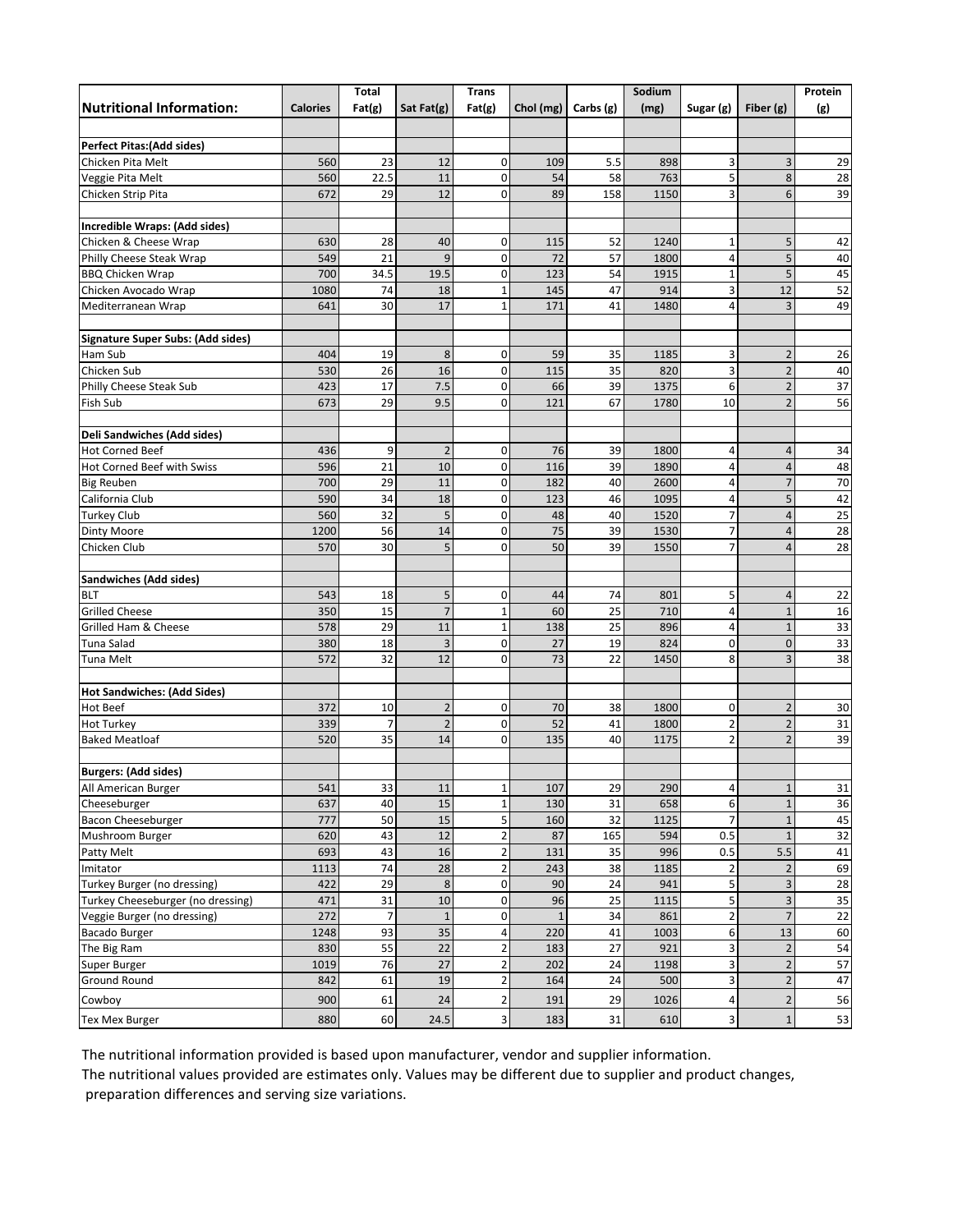|                                        |                 | <b>Total</b>    |                | <b>Trans</b>   | Chol |              | Sodium |                |                | Protein         |
|----------------------------------------|-----------------|-----------------|----------------|----------------|------|--------------|--------|----------------|----------------|-----------------|
| <b>Nutritional Information:</b>        | <b>Calories</b> | Fat(g)          | Sat Fat(g)     | Fat(g)         | (mg) | Carbs (g)    | (mg)   | Sugar (g)      | Fiber (g)      | (g)             |
| <b>Classics: (Add Sides):</b>          |                 |                 |                |                |      |              |        |                |                |                 |
| <b>Baked Meatloaf</b>                  | 502             | 32              | $\bf 8$        | $\mathbf 0$    | 173  | 20           | 1546   | 4              | $\mathbf{1}$   | 38              |
| <b>Breaded Veal Cutlets</b>            | 320             | 10              | 5              | $\mathbf 0$    | 120  | 26           | 700    | $\mathbf 0$    | $\overline{c}$ | 28              |
| Liver & Onions                         | 233             | 11              | 5              | $\mathbf 0$    | 418  | 11           | 197    | $\mathbf 1$    | $\mathbf{1}$   | 23              |
| Roasted Turkey & Dressing              | 466             | 14              | $\mathbf 2$    | $\mathbf 0$    | 54   | 94           | 2130   | 8              | $\overline{4}$ | 42              |
| <b>Country Fried Steak</b>             | 445             | 23              | 9              | $\Omega$       | 50   | 41           | 1310   | $\Omega$       | $\mathbf{1}$   | 15              |
| Chicken Strip Dinner                   | 548             | 32              | $\overline{4}$ | $\mathbf 0$    | 32   | 40           | 1200   | $\mathbf 0$    | 28             | 28              |
| <b>Great Choices: (Add sides)</b>      |                 |                 |                |                |      |              |        |                |                |                 |
| Chicken Stir Fry                       | 725             | 28              | 20             | $\mathbf 0$    | 160  | 56           | 2100   | $\overline{4}$ | $\overline{4}$ | 59              |
| Caribbean Stir Fry                     | 762             | 28              | 20             | $\Omega$       | 160  | 65           | 1295   | 38             | 5              | 59              |
| Spinach Quiche                         | 335             | $\overline{21}$ | $\overline{4}$ | $\mathbf 0$    | 71   | 24           | 540    | $\pmb{0}$      | $\overline{4}$ | $\overline{17}$ |
| Pot Roast                              | 212             | 8               | $\overline{2}$ | $\Omega$       | 69   | 8            | 1477   | $\pmb{0}$      | $\mathbf 0$    | 28              |
| Southern Fried Chicken                 | 850             | 52              | 12.5           | $\Omega$       | 285  | 24           | 2500   | $\Omega$       | $\Omega$       | $\overline{73}$ |
| South of the Border:                   |                 |                 |                |                |      |              |        |                |                |                 |
| Chimichanga (add French fries)         | 443             | 23              | 11             | $\mathbf 0$    | 51   | 39           | 950    |                |                | 20              |
| Saucy Burrito                          | 438             | 19              | 6              | $\Omega$       | 72   | 33           | 1410   | 8              | 8              | 22              |
| <b>Super Nachos</b>                    | 517             | 31              | 12             | $\mathbf 0$    | 75   | 36           | 491    | $\overline{2}$ | 5              | 24              |
| Quesadilla-Chicken (add French fries)  | 568             | 27              | 15             | $\mathbf 0$    | 112  | 41           | 1600   | $\overline{2}$ | $\overline{2}$ | $\overline{37}$ |
| Greek Chicken Quesadille               | 684             | 31.5            | 21.5           | $\Omega$       | 144  | 56           | 2536   | 5              | 5              | 77              |
| Lakes & Seas: (Add sides)              |                 |                 |                |                |      |              |        |                |                |                 |
| Salmon                                 | 450             | 20              | 3              | $\Omega$       | 110  | $\mathbf{0}$ | 110    | $\Omega$       | $\mathbf 0$    | 36              |
| Tilapia                                | 220             | $\overline{4}$  | $\mathbf{1}$   | $\mathbf 0$    | 105  | $\mathbf 0$  | 120    | $\mathbf 0$    | $\mathbf 0$    | 46              |
| Ram's Horn Fish                        | 726             | 36              | 8              | $\mathbf 0$    | 82   | 54           | 1210   | 4              | $\overline{4}$ | 48              |
| Macaroni & Cheese                      | 380             | 18              | 8              | $\Omega$       | 30   | 38           | 1140   | 8              | $\overline{2}$ | 17              |
| <b>Fried Shrimp Dinner</b>             | 410             | 22              | 3.5            | $\mathbf 0$    | 120  | 35           | 970    | $\mathbf 0$    | $\mathbf{0}$   | 18              |
| Fish & Skins                           | 1752            | 96              | 43             | $\Omega$       | 253  | 139          | 2051   | $\overline{4}$ | 13             | 115             |
| <b>Dill Sauce</b>                      | 68              | 6               | $\mathbf{0}$   | $\Omega$       | 13   | 2.7          | 156    | 0              | $\overline{0}$ | $\mathbf 1$     |
| Italian: (Add sides)                   |                 |                 |                |                |      |              |        |                |                |                 |
| Spaghetti with Meatsauce               | 390             | 13              | $\overline{4}$ | $\mathbf{1}$   | 17   | 64           | 1010   | 4              | $\overline{4}$ | 22              |
| Veal Parmesan                          | 320             | 29              | 15             | $\mathbf 0$    | 182  | 40           | 1420   | 10             | $\overline{4}$ | 42              |
| Chicken Parmesan                       | 520             | 18              | 13             | $\Omega$       | 180  | 8            | 1337   | 3              | $\overline{2}$ | $70\,$          |
| Side of Spaghetti                      | 130             | 4.3             | 1.5            | $\Omega$       | 6    | 22           | 340    | $\mathbf{1}$   | $\mathbf{1}$   | 8               |
| <b>Steaks &amp; Chops: (Add sides)</b> |                 |                 |                |                |      |              |        |                |                |                 |
| <b>NY Strip</b>                        | 635             | 43              | 17             | $\mathbf 0$    | 230  | $\mathbf 0$  | 150    | $\mathbf 0$    | $\mathbf 0$    | 59              |
| Ribeye                                 | 499             | 26              | 11             | $\mathbf 0$    | 185  | $\mathbf 0$  | 168    | $\Omega$       | $\Omega$       | 62              |
| Chopped Beef Steak                     | 570             | 45              | 18             | $\overline{3}$ | 150  | $\mathbf 0$  | 127    | $\mathbf 0$    | $\Omega$       | 41              |